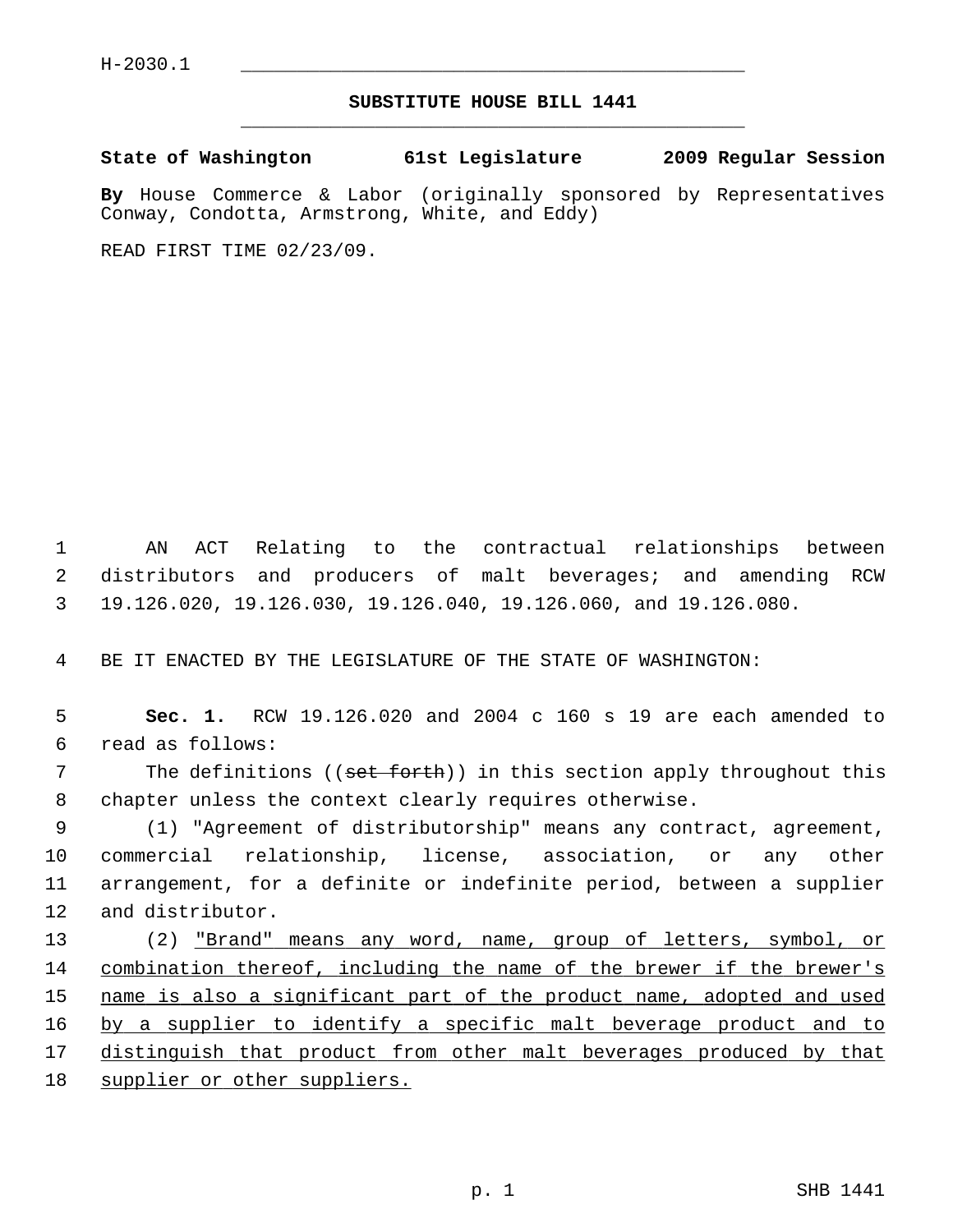1 (3) "Distributor" means any person, including but not limited to a 2 component of a supplier's distribution system constituted as an 3 independent business, importing or causing to be imported into this 4 state, or purchasing or causing to be purchased within this state, any 5 malt beverage for sale or resale to retailers licensed under the laws 6 of this state, regardless of whether the business of such person is 7 conducted under the terms of any agreement with a malt beverage 8 manufacturer.

9  $((+3))$   $(4)$  "Supplier" means any malt beverage manufacturer or 10 importer who enters into or is a party to any agreement of 11 distributorship with a wholesale distributor. "Supplier" does not 12 include: (a) Any domestic brewery or microbrewery licensed under RCW 13 66.24.240 and producing less than (( $f\text{-}ff\text{+}g$ )) two hundred thousand 14 barrels of malt liquor annually; (b) any brewer or manufacturer of malt 15 liquor producing less than ( $(f$ ifty)) two hundred thousand barrels of 16 malt liquor annually and holding a certificate of approval issued under 17 RCW 66.24.270; or (c) any authorized representative of malt liquor 18 manufacturers who holds an appointment from one or more malt liquor 19 manufacturers which, in the aggregate, produce less than  $((f\text{-}if\text{ty}))$  two 20 hundred thousand barrels of malt liquor.

21  $((+4))$  (5) "Malt beverage manufacturer" means every brewer, 22 fermenter, processor, bottler, or packager of malt beverages located 23 within or outside this state, or any other person, whether located 24 within or outside this state, who enters into an agreement of 25 distributorship for the resale of malt beverages in this state with any 26 wholesale distributor doing business in the state of Washington.

27 ( $(\frac{5}{6})$  (6) "Importer" means any distributor importing beer into 28 this state for sale to retailer accounts or for sale to other 29 distributors designated as "subjobbers" for resale.

30  $((+6))$  (7) "Authorized representative" has the same meaning as 31 "authorized representative" as defined in RCW 66.04.010.

32  $((+7)^{n})$  (8) "Person" means any natural person, corporation, 33 partnership, trust, agency, or other entity, as well as any individual 34 officers, directors, or other persons in active control of the 35 activities of such entity.

36 (9) "Successor distributor" means any distributor who enters into 37 an agreement, whether oral or written, to distribute a brand of malt 38 beverages after the supplier with whom such agreement is made or the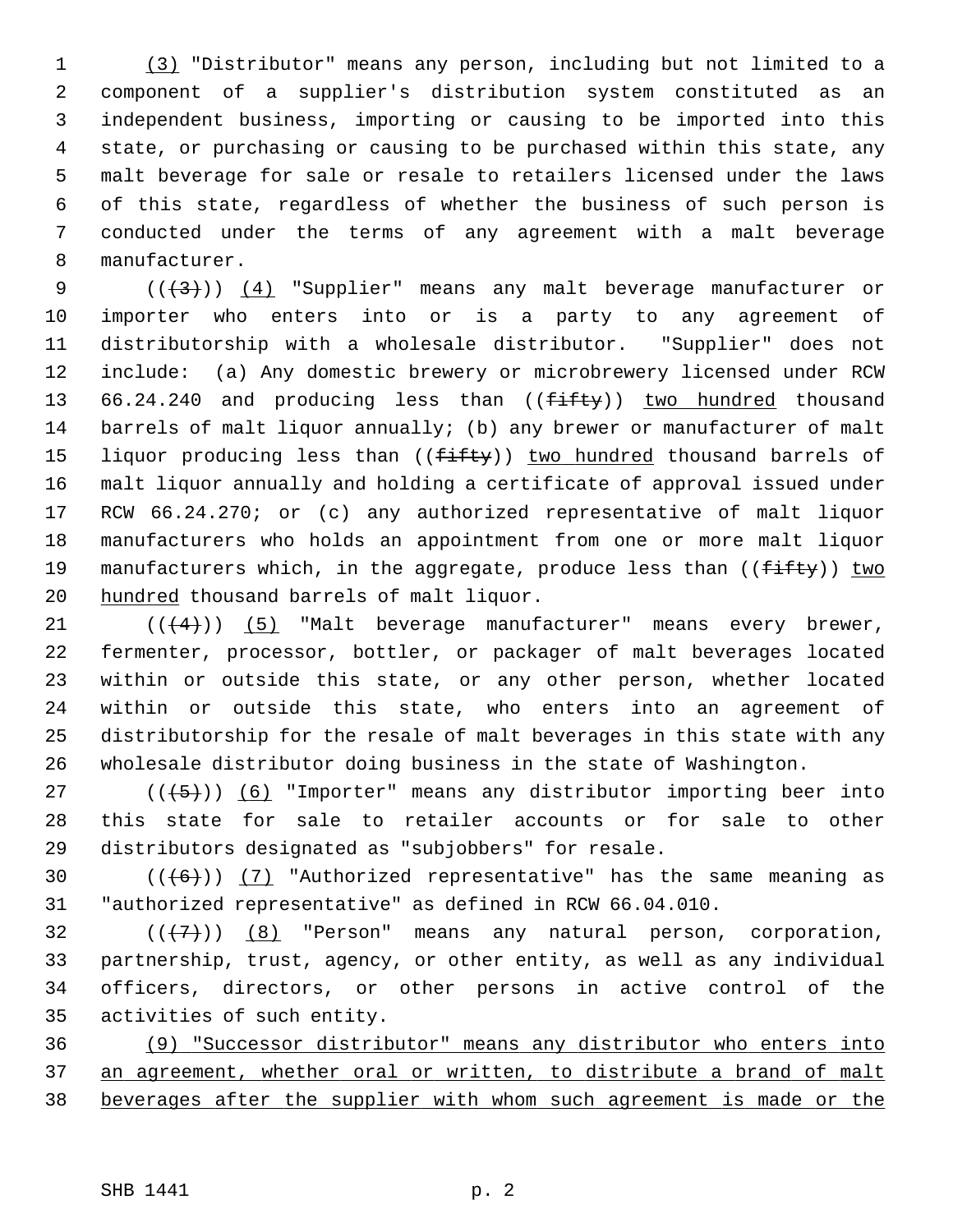person from whom that supplier acquired the right to manufacture or distribute the brand has terminated, canceled, or failed to renew an agreement of distributorship, whether oral or written, with another distributor to distribute that same brand of malt beverages.

 5 (10) "Terminated distributor" means a distributor whose agreement 6 of distributorship with respect to a brand of malt beverages, whether 7 oral or written, has been terminated, canceled, or not renewed.

 (11) "Terminated distribution rights" means distribution rights with respect to a brand of malt beverages which are lost by a terminated distributor as a result of termination, cancellation, or nonrenewal of an agreement of distributorship for that brand.

12 **Sec. 2.** RCW 19.126.030 and 1984 c 169 s 3 are each amended to read 13 as follows:

14 Suppliers are entitled to the following protections which ((shall 15 be)) are deemed to be incorporated  $((\frac{in}{in}$  the)) into every agreement of 16 distributorship:

17 (1) Agreements between suppliers and wholesale distributors shall 18 be in writing;

19 (2) A wholesale distributor shall maintain the financial and 20 competitive capability necessary to achieve efficient and effective 21 distribution of the supplier's products;

22 (3) A wholesale distributor shall maintain the quality and 23 integrity of the supplier's product in the manner set forth by the 24 supplier;

25 (4) A wholesale distributor shall exert its best efforts to sell 26 the product of the supplier and shall merchandise such products in the 27 stores of its retail customers as agreed between the wholesale 28 distributor and supplier;

29 (5) The supplier may cancel or otherwise terminate any agreement 30 with a wholesale distributor immediately and without notice if the 31 reason for such termination is fraudulent conduct in any of the 32 wholesale distributor's dealings with the supplier or its products, 33 insolvency, the occurrence of an assignment for the benefit of 34 creditors, bankruptcy, or suspension in excess of fourteen days or 35 revocation of a license issued by the state liquor board;

36 (6) A wholesale distributor shall give the supplier prior written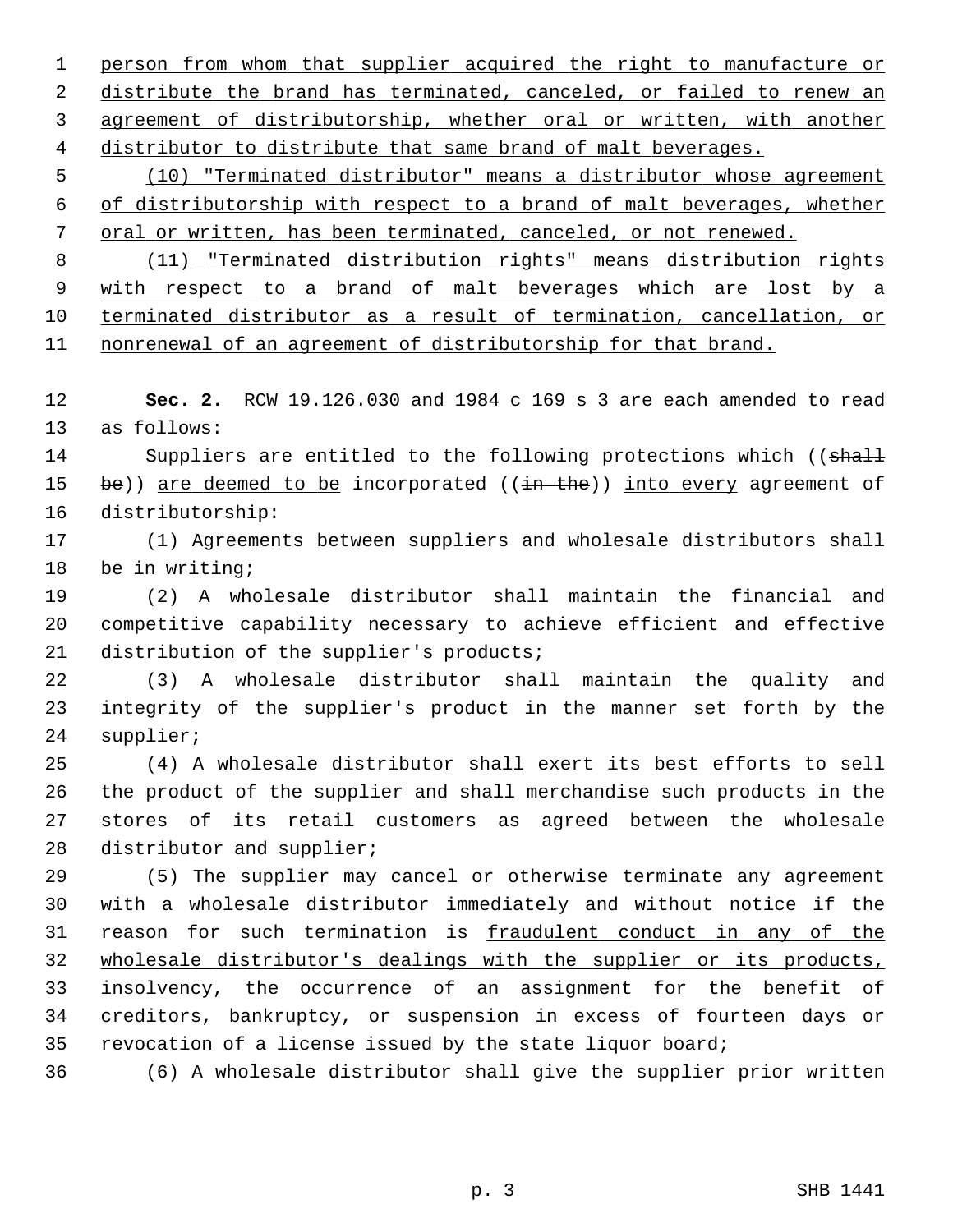1 notice, of not less than ninety days, of any material change in its 2 ownership or management and the supplier has the right to reasonable 3 prior approval of any such change; and

 4 (7) A wholesale distributor shall give the supplier prior written 5 notice, of not less than ninety days, of the wholesale distributor's 6 intent to cancel or otherwise terminate the distributorship agreement.

 7 **Sec. 3.** RCW 19.126.040 and 1984 c 169 s 4 are each amended to read 8 as follows:

 9 Wholesale distributors are entitled to the following protections 10 which  $((\text{shell} \text{ be}))$  are deemed to be incorporated  $((\text{in the}))$  into every 11 agreement of distributorship:

12 (1) Agreements between wholesale distributors and suppliers shall 13 be in writing;

14 (2) A supplier shall give the wholesale distributor at least sixty 15 days prior written notice of the supplier's intent to cancel or 16 otherwise terminate the agreement, unless such termination is based on 17 a reason set forth in RCW 19.126.030(5) or results from a supplier 18 acquiring the right to manufacture or distribute a particular brand and 19 electing to have that brand handled by a different distributor. The 20 notice shall state all the reasons for the intended termination or 21 cancellation. Upon receipt of notice, the wholesale distributor shall 22 have sixty days in which to rectify any claimed deficiency. If the 23 deficiency is rectified within this sixty-day period, the proposed 24 termination or cancellation is null and void and without legal effect;

25 (3) ((The wholesale distributor is entitled to compensation for the 26 laid-in cost of inventory and liquidated damages measured on the fair 27 market price of the business as provided for in the agreement for any 28 termination of the agreement by the supplier other than termination for 29 cause, for failure to live up to the terms and conditions of the 30 agreement, or any reason set forth in RCW  $19.126.030(5)$ ; and

31  $(4)$ )) The wholesale distributor may sell or transfer its business, 32 or any portion thereof, including the agreement, to successors in 33 interest upon prior approval of the transfer by the supplier. No 34 supplier may unreasonably withhold or delay its approval of any 35 transfer, including wholesaler's rights and obligations under the terms 36 of the agreement, if the person or persons to be substituted meet 37 reasonable standards imposed by the supplier.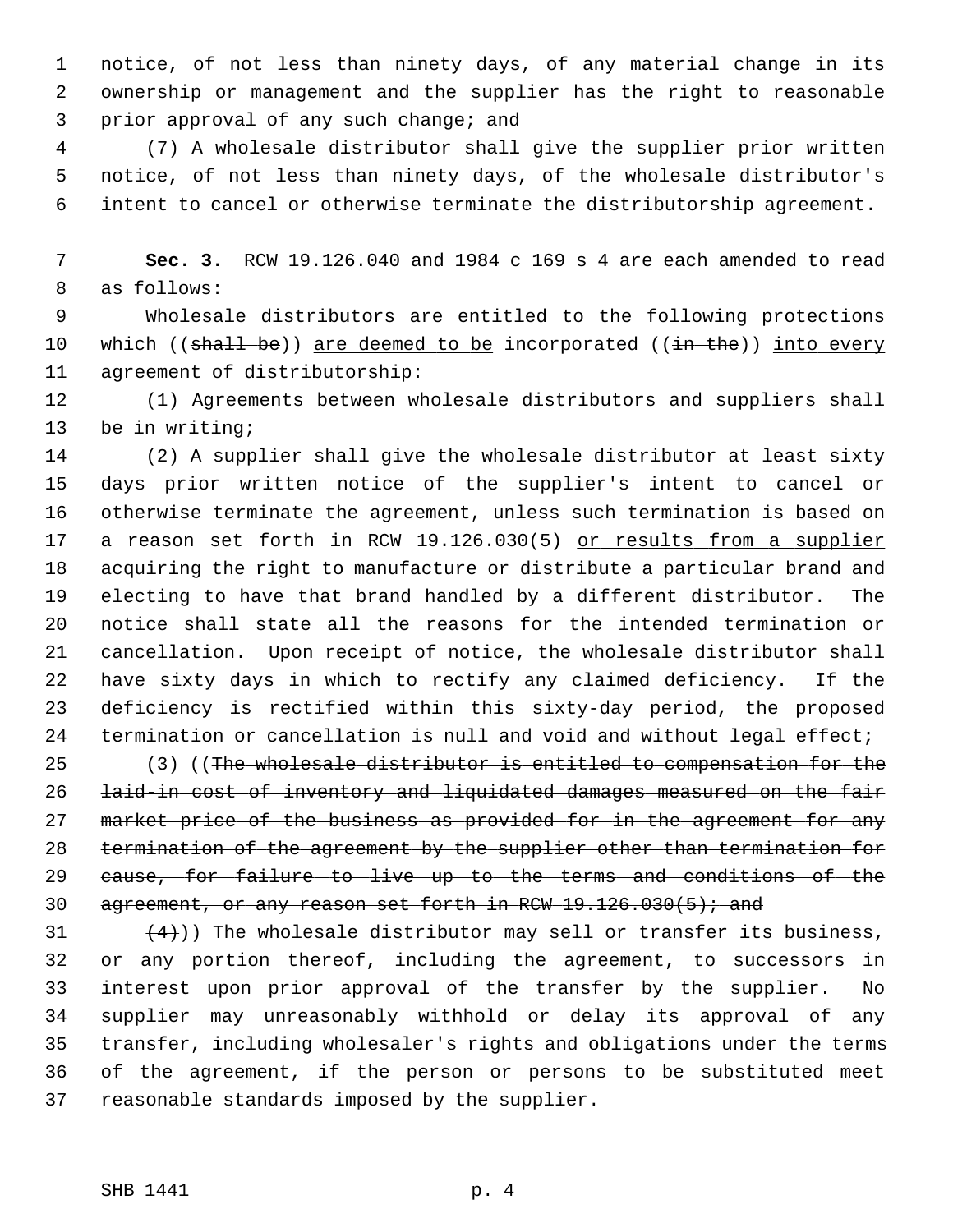(4) If an agreement of distributorship is terminated, canceled, or not renewed for any reason other than for cause, failure to live up to the terms and conditions of the agreement, or a reason set forth in RCW 19.126.030(5), the wholesale distributor is entitled to compensation from the successor distributor for the laid-in cost of inventory and for the fair market value of the terminated distribution rights. For purposes of this section, termination, cancellation, or nonrenewal of a distributor's right to distribute a particular brand constitutes termination, cancellation, or nonrenewal of an agreement of distributorship whether or not the distributor retains the right to continue distribution of other brands for the supplier. In the case of terminated distribution rights resulting from a supplier acquiring the right to manufacture or distribute a particular brand and electing to have that brand handled by a different distributor, the affected distribution rights will not transfer until such time as the compensation to be paid to the terminated distributor has been finally determined by agreement or arbitration.

 (5) When a terminated distributor is entitled to compensation under subsection (4) of this section, a successor distributor must compensate the terminated distributor for the fair market value of the terminated distributor's rights to distribute the brand, less any amount paid to the terminated distributor by a supplier or other person with respect 23 to the terminated distribution rights for the brand. If the terminated distributor's distribution rights to a brand of malt beverages are divided among two or more successor distributors, each successor distributor must compensate the terminated distributor for the fair market value of the distribution rights assumed by that successor distributor, less any amount paid to the terminated distributor by a supplier or other person with respect to the terminated distribution rights assumed by the successor distributor. A terminated distributor may not receive total compensation under this subsection that exceeds the fair market value of the terminated distributor's distribution 33 rights with respect to the affected brand. Nothing in this section shall be construed to require any supplier or other third person to make any payment to a terminated distributor.

 (6) For purposes of this section, the "fair market value" of distribution rights as to a particular brand means the amount that a willing buyer would pay and a willing seller would accept for such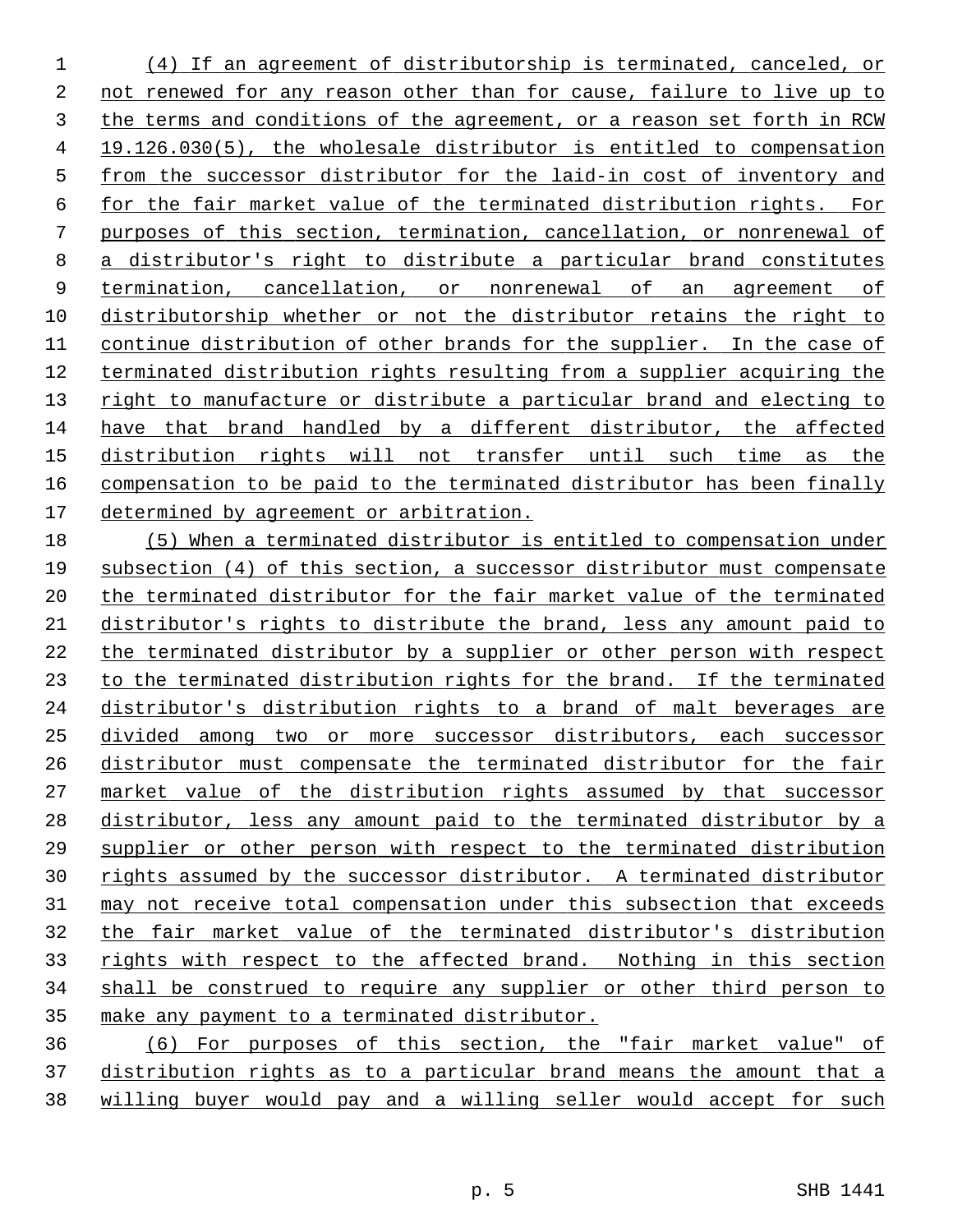distribution rights when neither is acting under compulsion and both have knowledge of all facts material to the transaction. "Fair market value" is determined as of the date on which the distribution rights are to be transferred in accordance with subsection (4) of this section.

 (7) In the event the terminated distributor and the successor distributor do not agree on the fair market value of the affected distribution rights within thirty days after the terminated distributor is given notice of termination pursuant to subsection (2) of this section, the matter must be submitted to binding arbitration. Unless the parties agree otherwise, such arbitration must be conducted in accordance with the American arbitration association commercial arbitration rules with each party to bear its own costs and attorneys' fees.

 (8) In the event of a material change in the terms of an agreement of distribution, the revised agreement must be considered a new agreement for purposes of determining the law applicable to the agreement after the date of the material change, whether or not the agreement of distribution is or purports to be a continuing agreement and without regard to the process by which the material change is effected.

 **Sec. 4.** RCW 19.126.060 and 1984 c 169 s 6 are each amended to read 23 as follows:

24 In any action or arbitration brought by a wholesale distributor or 25 a supplier pursuant to this chapter, other than an arbitration to determine the compensation due to a terminated distributor under RCW 19.126.040(4), the prevailing party shall be awarded its reasonable 28 attorney's fees and costs.

 **Sec. 5.** RCW 19.126.080 and 1985 c 440 s 3 are each amended to read 30 as follows:

31 A person injured by a violation of this chapter, other than a person seeking only a determination of the compensation due to a terminated distributor under RCW 19.126.040(4), may bring a civil 34 action in a court of competent jurisdiction to enjoin further 35 violations. Injunctive relief may be granted in an action brought